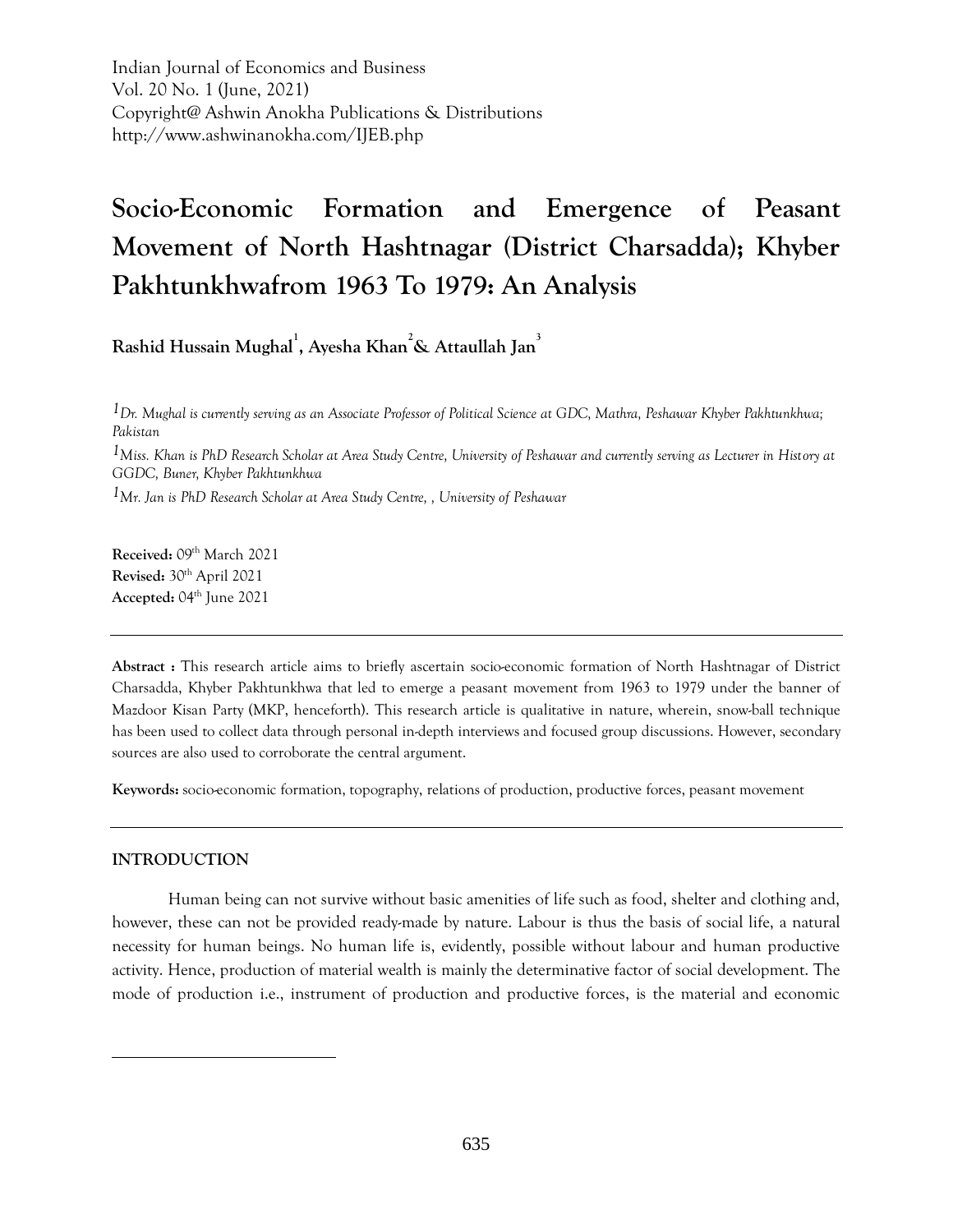basis of a formation, whereas, abstract thought is characterized by the superstructure. So, the components of any socio-economic formation comprises of production, basis and superstructure.

Socio-economic formation is also marked by some other social features such as mode of life; specific historical human communities; language; natural sciences; family and marriage; and scientific, technical and sports' organizations. In general, the above-noted features are the components of all formations and, however, these are subject to deep change in the course of transition from one formation to another. A social phenomenon, encompassing socio-economic formation, is organically knit together influencing each other in one way or another so that a formation is a complex and composite leading to develop the social organism. A social phenomenon is inviolably united with the prevalent concrete historical conditions. Moreover, every society posses its specific intrinsic productive forces and relations of production, for instance, socio-economic formation of North Hashtnagar manifests its unique material historical conditions. The central argument of the article is that productive forces give birth to and constitute definite relations of production, whereas, these relations of production do not remain passive influencing and accelerating the productive forces instead and, as a result a progressive and new relations of production emerge corresponding to the nature of productive forces.

## **SOCIO-ECONOMIC FORMATION | PRODUCTIVE FORCES**

The socio-economic formation (productive forces, relations of production and basis) of North Hashtnagar comprised of 5% of big landlords occupying approximately thousands of acres of land from the total area, whereas, 95 % were the non-owners of land. These included: 10% of lease-holding peasants,40% of middle peasants and 50% of poor peasants in the socio-economic formation of North Hashtnagar. However, rural proletariat comprised of half of the 95% of the non-owners and, moreover, no factory in the area was existed at the beginning of the peasant movement in North Hashtnagar (Circular, 1974, p. 3).

According to Amin, the British preferred Mohammadzai tribe to be worthy of their favour and granted them large tracts of landin North Hashtnagar and, on the other, poor vulnerable and helpless peasants were mostly comprised of Mohmand, Shahdad Khel subsection of UtmanKhel and Mohammadzai tribes (Amin, 2007). According to interview fromSher Ali, who had been ex-Girdawar of Charsadda from 1975 to 2010, some other small groups, such as *Behram Dheriwal*, *Ghandheriwal*, *Khattak* and Gigiani, were also existed that too fell victims to their oppression just as peasants of Tehsil Mardan had fallen victim to oppression of Nawab of Toru (Sher, 2007).

According to Mohammad, the acts of oppression comprise of taking *baigar* (unpaid forced labour), presenting two chickens to khan before sowing and after reaping harvest, women-peasants' folk carried out *baigar* at residence of khans, forced extraction of *Tip* (5% from wheat and 10% from maize crop in kind), *Ser Mani* (taken as share of 1/40<sup>th</sup> from every 40 kg of wheat), Babat-e-Barnaqi {a share taken from wheat crop, maize crop and *gur* (raw sugar) without any reason},*Qula* (a kind of share from heap of wheat), *Pashgi* {an advance payment to khans as a security at time of agreement between peasant and khan for land given on lease or *Nisf-e-Batai* (half and half in share of crop)}, a lamb presented to khan at occasion of marriage in khans' family, *Tora* (a matrimonial tax taken on the occasion of marriage in peasant family), trees standing on land were property of khan (Mohammad, 2007), beating, harassments, and eviction of peasants from the land, wearing of clean and neat cloths were not allowed to peasants and so on (Circular, 1974, p. 8).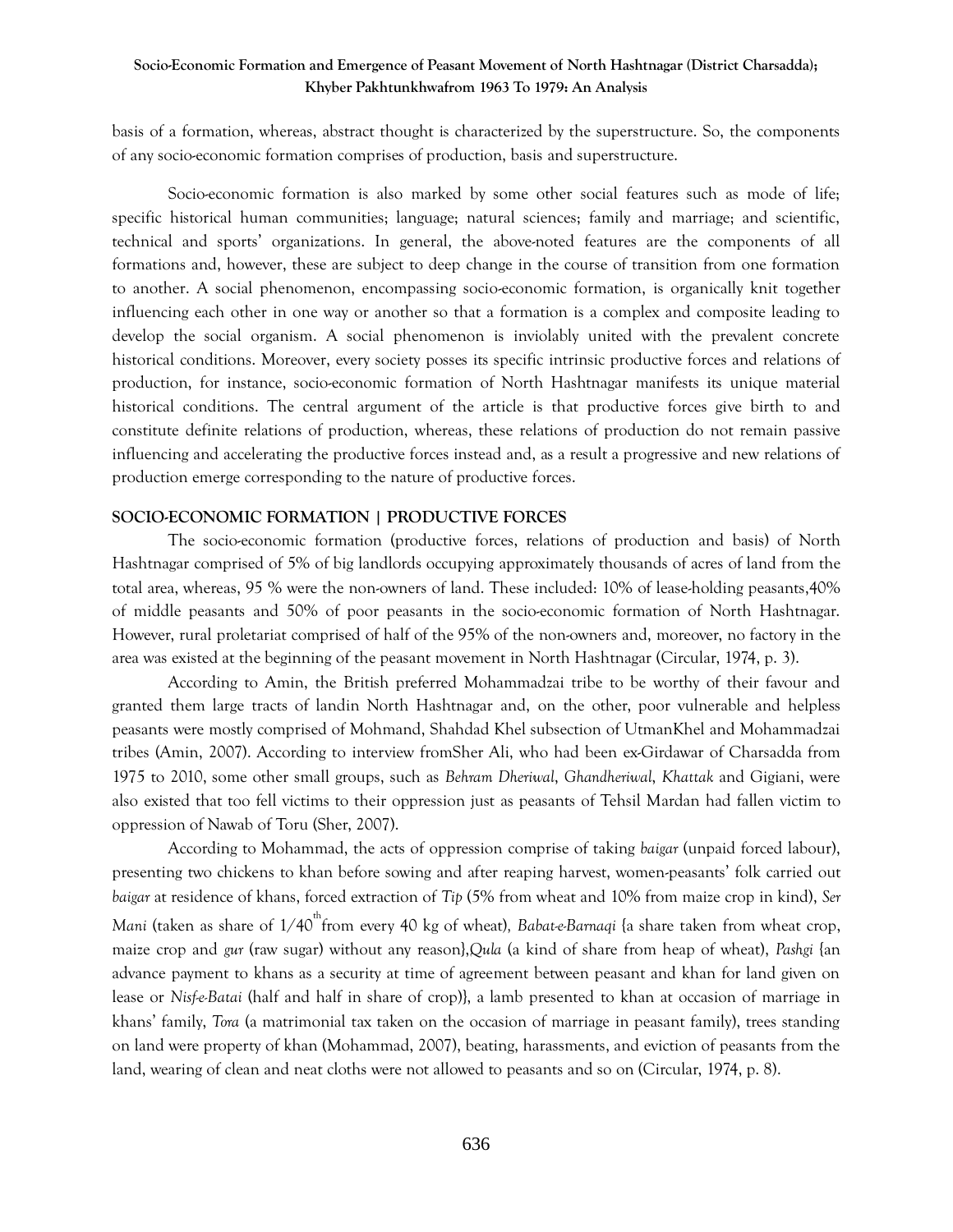#### **TOPOGRAPHY OF NORTH HASHTNAGAR**

Hashtnagar meaning eight villages, consists of a large portion in district Charsadda, Khyber Pakhtunkhwa (KP, henceforth), Pakistan. A strip of country widening 10 miles eastward from the Swat River, and extending from hills on the north to the Kabul River on the south encompassing eight villages such as Prang, Charsadda, Razar, Uthmanzai, Umerzai, Turangzai, Sherpao and Tangi (presently Tangi is a Tehsil of district Charsadda) (Syed, 2006; Weekly Sanober, 1970, p. 11). These villages have further expanded into various sub localities over the passage of time. The first seven villages together form the area of the South Hashtnagar while the area of Tangi including its *Maira* (high plain) is called North Hashtnagar. The total land area of North Hashtnagar is 86266 acres, 7 kanal and 4 Marlas, consisting of twenty five circles and fifty three villages (mauzas) (Office of the Tehsildar, 2012). The total land for arable cultivation is 67621 acre, 7 kanal and 10 Marlas in which 50768 acre, 3 kanal and 7 Marlas land is irrigated while 16853 acre, 4 kanal and 3 Marlas is un-irrigated (Office of the Tehsildar, 2012).

The area of North Hashtnagar is stretched about twelve to fourteen miles long and eight to ten mile wide. It is a well irrigated and fertile area growing major crops such as Sugarcane, Virginia Tobacco, Corn and Sugar Beet. Wheat is mostly grown in its un-irrigated areas. It is a densely populated area and notable villages are Tangi, Harichand, Dhaki, Mandani, Behram Dheri and Shakoor etc (Weekly Sanober, 1970, p. 11). According to Mohammad Amin, a small landowner of North hashtnagar, North Hashtnagar is divided into two sections: Proper Tangi and Tangi *Maira*. Both of these areas are separated from one another by the Lower Swat irrigation canal (Imperial Gazetteer of India, 2002, p. 162). The total area of Tangi *Maira* is about 65423 acre, 5 Kanal and 6 Marlas that is irrigated by upper Swat canal while lower Swat canal irrigates Tangi Proper which is about 9420 acre, 5 Kanal and 12 Marlas in area. The rest of the area of North Hashtnagar is *Sholgira* that measures about 11423 acre, 4 Kanal and 6 Marlas (Syed, 2012).

North Hashtnagar occupies northern corner of district Peshawar beyond which lies the tribal territory. Towards North east lies Malakand Agency and towards North West are tribal territories of the UthmanKhel, Safi and Mohmand tribes. District Dir lies short of tribal areas and to the West is Afghanistan (Weekly Sanober, 1970, p. 11).

#### **RELATIONS OF PRODUCTION**

 $\overline{a}$ 

According to interview from Noor-ul-Zafar, who had been land record clerk from 1965 to 1993, the Proper Tangi lies 29 miles north of Peshawar and it is divided into two sections (*Kandis*), called Barazai and Nasratzai. There is a police station of the first class. The inhabitants are mostly Mohammadzai Pathan (Noor, 2007). According to interview from Haider Ali Khan, younger son of Usman Ali Khan (alias Wawa Khan), there lived big (six to eight) and small landowners (twenty to thirty) (Haider, 2007). The big landowners acquired landownership as well as *Panjotra* (5 % of the land tax) from the British in lieu of services to them such as collecting *Abiana* (water tax) and *Malia* (land tax) both in proper Tangi as well as in Maira Tangi. These included: Khan Behadur Mir Alam Khan<sup>4</sup> (owning jareeb 18000 equivalent to 9000 acres), Faqir Khan (jareeb 4000=2000 acres) of Barazai and Mohammad Ali Khan<sup>5</sup> (jareeb 30000=15000 acres), Abdul Akbar Khan<sup>6</sup> (jareeb 16000=8000 acres), Ghulam Ahmad Jan Khan<sup>7</sup> (jareeb 4000=2000 acres)

<sup>4</sup>He was appointed as a Numbardar for Barazai, Tangi, on September 20, 1942. Register Dakhil-wa- Kharij Numberdaran Bamujib Ahkam-e-Sahib Barai Dehat, Tehsil Tangi, District Charsadda, 1926-27.

<sup>5</sup>He was appointed as a Numbardar for Nasratzai, Tangi, on May 09, 1932. Register Dakhil-wa-Kharij, 1926-27.

<sup>6</sup>He was appointed as a Numbardar for Nasratzai, Tangi, on February 26, 1959. Register Dakhil-wa-Kharij, 1926- 27.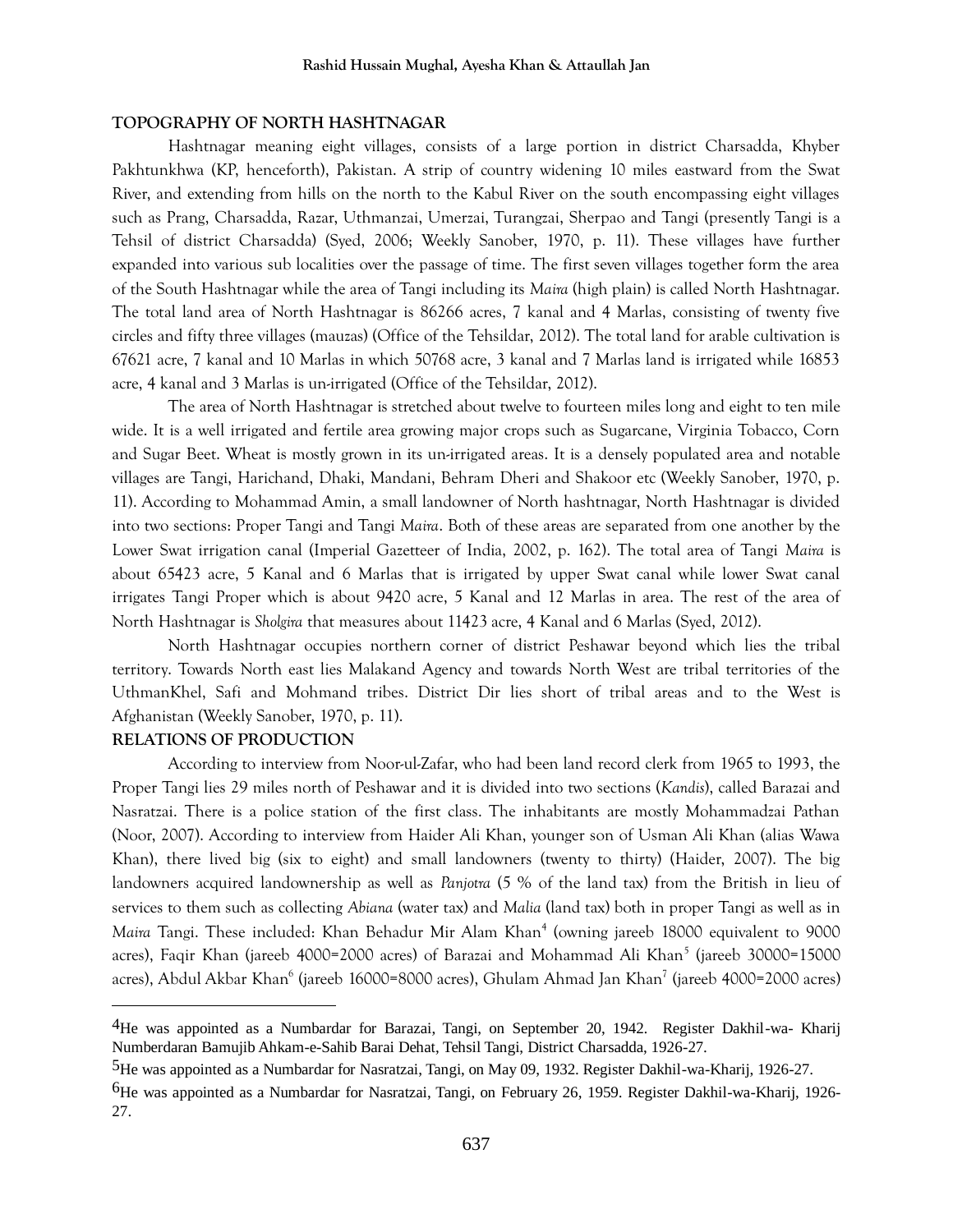of Nasratzai and some others. Each landowner had about sixty to a hundred mud- houses for his servants, who lived without paying any rent, known as *Faqirano* or *Hamsaya Koruna* or *Faqir Nama*. According to interview from Mohammad Amin, these *hamsayas* comprised mostly of peasants (50%) and other included professionals such as *chamyar* (cobbler), *lohar* (blacksmith), *nai* (barber) shopkeepers, merchants and others. They used to provide unpaid services to their landowners (Amin, 2007).

*Maira* Tangi, the property of Khans, comprised *Mahaals* (subsection of Tehsil) such as *Mahaal Shakoor* of Mohammad Ali Khan (including villages like Shakoor, Mandani, Behram Dheri etc.), *Mahaal Gandheri* of Faqir Khan and Amjid Khan (Janiko, Gandheri etc.), *Mahaal Chel* of Saifullah Khan and Tori Khan (Chel, Sur Qamar etc), *Mahaal Hisara Payan* of Iqbal Khan (Hisara etc.), *Mahaal Rai* of Abdul Akbar Khan (Rai, Daud Khan Killy etc.), *Mahaal Shodag* (Shodag etc.), and *Mahaal Dobande* (Dobande etc.) (Noor, 2007). According to interviews from Amin, small landowners had also acquired land in different areas of North Hashtnagar such as Muslim Khan (450 acres in Shakoor and Gandheri), Khan Shireen Khan (300 acres in Gandheri), Jamil Khan (300 acres in Mandani), Aurangzeb Khan (250 acres in Pirano killy), Niaz Mohammad Khan (250 acres in Gandheri), Abdus Samad Khan (150 acres in Harichand), Yar Mohammad Khan (65 acres in Doab), and Siddiqullah (49 acres in Janiko) and so on (Amin, 2007).

#### **EMERGENCE OF PEASANT MOVEMENT**

 $\overline{a}$ 

According to a personal interview from Chaudary Fateh Mohammad, who had been General Secretary of MKP (Punjab) during peasant movement and close friend of Major Ishaque, Maulana Abdul Hameed Khan Bhashani of the NAP {a Maoist peasant leader from East Pakistan and leader of *Krishik Smkiti* (peasant committee)} convened a convention of peasants at Khanewal (Punjab) on April 27-28, 1963 (Chaudary, 2007; MKP, 1977, p. 10), and decided to form Peasant Committees all over the West Pakistan both at Tehsil and district levels (Ishaq, 1964, p. 2). When the peasant committee was formed in 1963 at Khanewal (The Editor, Daily Afaaq, 1965), Major (R) Mohammad Ishaq was elected as its Convener (Circular, 1975, p. 1). It aimed at resolving problems of lease-holding peasants, agriculture workers, landless peasants and small landowners through constitutional means (Ishaq, 1964, p. 12).

According to Salar Ahmad Ali, who had been leader of youth organizations and militant wings at North hashtnagar during peasant movement, these dedicated efforts of Maulana Bhashani and other peasant leaders to organize the peasants into peasant committees inspired many old and new revolutionary peasants and workers to jump into the arena of active politics once again (Salar, 2006). According to Mian Aimal Shah, whose father Mian Shaheen Shah had been in central command of *Sarhad* Peasant Committee during the course of North Hashtnagar peasant movement, these revolutionary workers included: Ziarat Gul, Mian Shaheen Shah, Abdul Sattar, Sher Ali Bacha (Mian, 2007) and many others, who formed *Sarhad* Peasant Committee. Whereas, Mohammad Afzal Bangash, advocate, played an important role in fighting to protect the legal rights of the peasants. According to interview from Mohammad Siraj, son of Abad Khan, these workers worked conscientiously, secretly, untiringly and uninterruptedly for five years under the leadership of Afzal Bangash, Ishaq Mohammad and Sher Ali Bacha at North Hashtnagar for organizing peasants into Peasant Committees (Siraj, 2005).

According to interview from Mohammad Ali, whose father Kaptan Sarfraz of Amirabad of Umarzai was the pioneer amongst others of North Hashtnagar peasant movement, Major (R) Ishaq Mohammad,

<sup>7</sup>He was appointed as a Numbardar for Nasratzai, Tangi, on September 15, 1948. Register Dakhil-wa-Kharij, 1926- 27.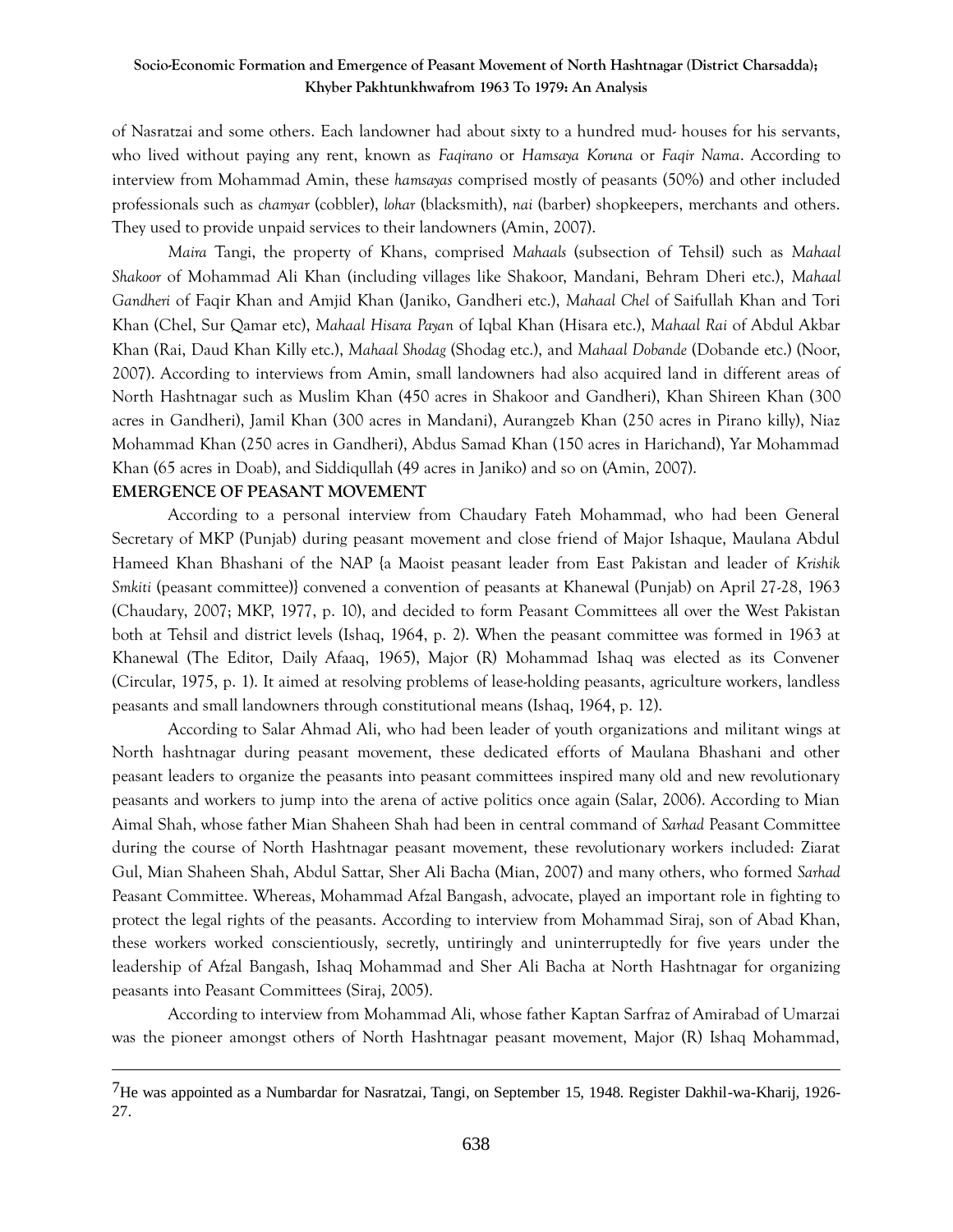#### **Rashid Hussain Mughal, Ayesha Khan & Attaullah Jan**

Afzal Bangash, Abdus Sattar, Kaptan Sarfraz and Ziarat Gul visited North Hashtnagar in the autumn of 1963-64 and established contacts with local peasants, such as Master Amber and Master Sultan, and convinced them to be organized into peasant committees for the achievement of their rights (Khan, ND, p. 45). According to interview from Master Ambar, who was amongst the local pioneers of peasant movement at North Hashtnagar during 1963-1970, initially it was seemed fairy tale to go against the influential and mighty Khans and become the owners of land, however, Afzal Bangash and Sher Ali Bacha succeeded in convincing us towards the end. They further told us that they needed support of the peasants to bring radical change in their lives by providing them a better socio-economic and political environment for their offspring. Hence, they succeeded to form first peasant committee in 1963 at *Chel Mahaal*, in the *Yaar Jaan Kalli* of Harichand, North Hashtnagar. Subsequently, they, along with the help of local peasants, also visited other villages of North Hashtnagar and formed some more peasant committees over there (Amber, 2006).

According to interview from Ziarat Gul, who was central vice president of MKP during 1968-80, these peasant committees included: the peasant committee of *Yar Jan Killi* with Syed Ahmad Lala as president, Abdul Ahmad as vice president, Maulana Gul Rehman as secretary and Wahab Siddin as propaganda secretary (Ziarat, 2006). According to interview from Babu Lal Rehman, who was president of chairman/peasant committee at Saadullah Jaan Killy of North Hashnagar, some other peasant committees were also formed such as peasant committee of *Saadullah Jan Killi* of Harichand comprising Babu Lal Rehman as chairman, Gul Mehmood as president, Habib Rehman as vice president No.1 and Sams Rehman as vice president No.2, Said Rehman as propaganda secretary, Aziz Rehman as treasurer and Mohammad a young militant, the peasant committee of *Qikar Banda* with Shehzada as president, Roz Mohammad as vice president, Muzzafar Khan as general secretary, Mohammad Shah as propaganda secretary, Haji Zahir Shah as treasurer and Niaz Mohammad Khan as *Salar* (Babu, 2010). According to interview from Mohammad Ishaque, who had been General Secretary of peasant committee at Arhat of Shakoor Killy, the peasant committee of *Arhat* of *Shakoor* was also formed comprising Adam Khan as chairman, Haji Ibrahim Shah as president, Sher Ali Baba of *Rai Mahal* as vice president and Mohammad Ishaq as general secretary (Ishaq, 2006).

According to Mohammad, this network of peasant committees, following the principle of democratic centralism, rapidly flourished and evolved in North Hashtnagar till the formation of MKP in 1968. A five to seven member village Peasant Committee served as the basic unit of the organization. Then came the Central Committee that comprised of three to six villages Peasant Committees. These Central Committees worked under the Tehsil Committee which in turn worked under the District committee. These, in turn, worked under final authority of the Provincial Committee (Mohammad, 2007).

According to interview from Master Sultan, who was a local peasant leader at North Hashtnagar during 1964-1979, ideological leanings and study circles were provided by different comrades at different peasant committees such as Ziarat Gul, Sher Ali Bacha (Sultan, 2006; Naveed, Daily Wahdat, 1999) of Mardan, and Kaptaan Sarfraz of Amirabad at the house of Wahab Siddeen of *Yaar Jaan Kalli* (Amber, 2006). According to Justice Shahjehan, who was student of Afzal Bangash and political activist of student affairs during peasant movement of North Hashtnagar, he himself, Sher Ali Bacha, Fareedullah, Advocate of Kheshgi (Nowshera) (Shahjehan, 2006) and Sayyadullah conducted study circles and diffused the Bolshevik radical and progressive thought amongst the peasants at various areas including *Spalmai*, Singapur, *Behram Khan Dheri* and other (Shahjehan, 2006). According to interview from Master Nisar and Master Tahir, who had been affiliated dealing with student affairs during peasant movement, a variety of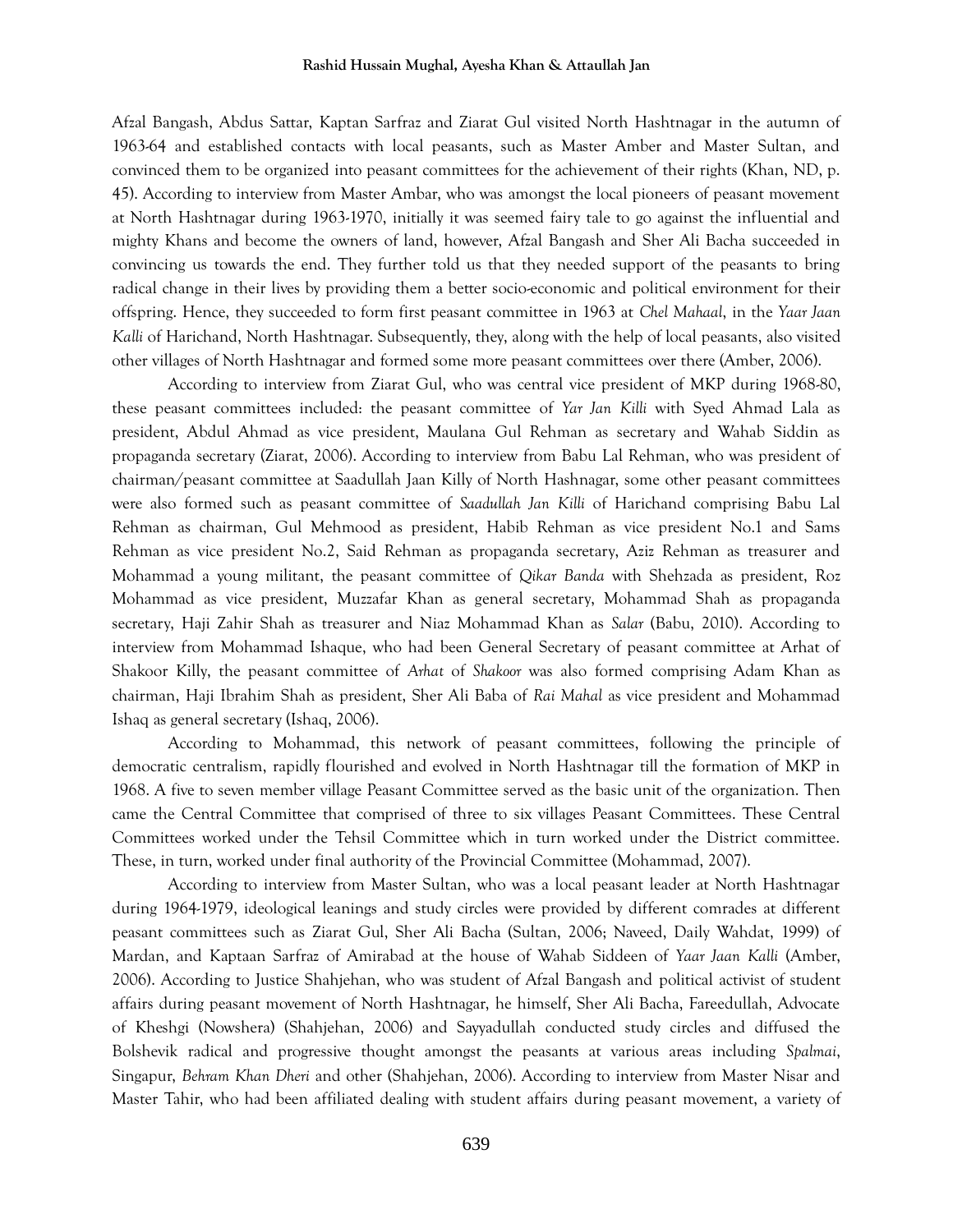subjects and topics were debated and discussed in these study circles including feudal mode of production, forces of productions, demands of *Sarhad* Peasant Committee, ways and means of peasant committee to achieve the demands, acquisition of justice for poor peasants, class conflict and class struggle, peoples' democracy and strategy and methods to achieve goals etc (Nisar, 2006). According to interview from Inayatuulah Yasir, who had been Deputy Joint Secretary of MKP during 1978-1986, some members of Peasant Committees were also introduced later on to local political leaders such as Sher Ali Bacha of Mardan, Ghulam Nabi Kalu of Faislabad (Punjab), Major Ishaq of Faisalabad (Punjab), and Mohammad Afzal Bangash of Kohat. This peasant leadership was well equipped with the ideologies of Marxism, Russian Bolshevism and Chinese Maoism (Yasir, 2006). So, the differences in approach and action, between supporters of peasants' class on one hand and feudal class on the other, became very much understandable.

Hence, according to Siraj, it was because of their differences over strategy, tactics and agrarian/ peasant programme that Ajmal Khattak tabled a resolution at the behest of Wali Khan during the Provincial Council (*Jirga*) of the Frontier National Awami Party (NAP) on March 17, 1968, which banned the inclusion of such revolutionary peasant workers into the party (Siraj, 2005). The resolution was endorsed by Sayyed Almas Bacha, Khan Behadur Khan and Khan Abdul Wali Khan, whereas, it was opposed by Sayyed Mohammad Bacha, Fazal Hadi Khan, Mian Rizwanullah and Sher Ali Bacha (Bacha, 1968, p. 3). However, after the decision of the Provincial Council, the peasant leaders, such as Mohammad Afzal Bangash, Ziarat Gul, and Abdul Sattar, changed the name of the *Sarhad* Peasant Committee into the Mazdoor Kissan Party, on May 17, 1968 (Circular, ND, p. 1). Hence, it became the responsibility of the peasant leadership to guide and direct peasants' trends from trade unionism (opportunism) to political struggle for the achievement of peasant movements' fundamental objectives. One of the fundamental objectives was to establish Peoples' Democratic rule at North Hashtnagar under the supervision of MKP (Weekly Sanober, 1970, p. 1).

According to Master Ambar, MKP had a stronghold in North Hashtnagar, however, it also widened its network by forming some other similar organizations in South Hashtnagar of Tehsil Charsadda, Warsak of Peshawar, *Takht Bhai*, *Lund Khwar* in district Mardan and *Skhakot* in Malakand Agency (Amber, 2006).

According to Mohammad, there was hierarchical formation of peasant committees and also peasant committee played a vital role in peasant movement at North Hashtnagar. For instance, the village peasant committee was a basic unit or cell in the organizational structure of peasant movement in North Hashtnagar. The greatest importance was attached to village peasant committees; next in importance was the center and so on (The Editorial Board, 1972, p. 17). At the top there was a Provincial Peasant Committee followed by district committees, a *Shamila* (Tehsil Committee) (a kind of legislative-executive and judicial body), Central Committees and then village Peasant Committees (Mohammad, 2007). According to Dr. Iqbal, the Provincial Peasant Committee included: Ziarat Gul of Zarifi Bande, Mardan as its president, Afzal Khan Bangash of Kohat as vice president and Abdul Sattar of Khadi Killi, Mardan as its general secretary (Safi, 2008; SBR, 1975-83, p. 2). According to Master Sultan, the District peasant committee included: Adam Khan of village *Shakoor* as its president, Ali Jan of village *Harichand* as vice president, Mohammad Ishaq of village *Shakoor* as general secretary. The tehsil committee included: Yar Khan Kaka of *Sur Qamar*, Momin Khan of *Kudi Killi*, Haji Noroz Khan of *Marghan*, Mohammad Ullah of *Hisara Nehri*, Mohammada Gul of *Marghan*, Mohammad Hussain of *Arhato* (*Zego*), Jaffar of *Mandani*, Ajab of *Mandani*, Babu Lal Rehman of *Saadullah Jan Killi*, Aslam Gigiani of *Shodag*, Abdul Hassan of Khan*Mir Killi* and Habib Noor of *Qaroon Dheri* and others (Sultan, 2006).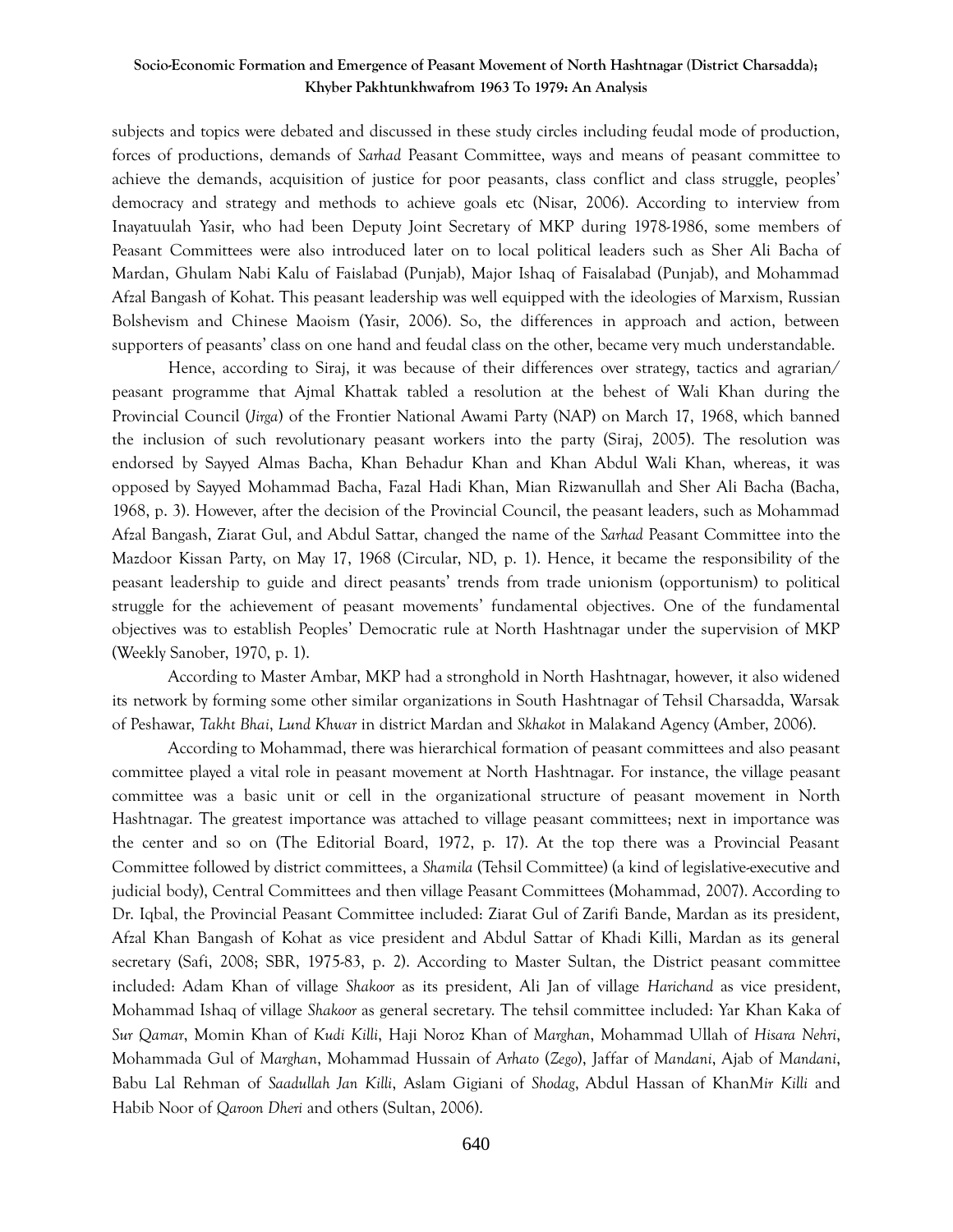#### **Rashid Hussain Mughal, Ayesha Khan & Attaullah Jan**

According to Mohammad, the area of North Hashtnagar was divided into various joint committees, covering three to six villages, called the Center, headed by presidents and vice presidents (The Editorial Board, 1972, p. 17). These included: *Shodag* Center No.1, with Jango Baba as president and Haider as vice president, *Shodag* Center No.2, with Haji Abdul Rehman as president and Khan pur as vice president, *Behram Dher* Center, with Saadullah as president and Hakim Gul as vice president, *Harichand* Center, with Shahbaz Khan as president and Musafar as vice president, *Kudi Killi* Center, with Ghulam Kaka as president, *Hisara Bala* Center, with Mohammad Hussain as president, *Hisara Payan* Center with Qadeem as president, *Hisara Nehri* Center, with Mohammad Ullah a president, *Gandheri* Center, with Ahmad Gul Mullah as president and Mian Khan as vice president, *Gandheri Bala*, with Akbar Khan as president and Sultanai of *Lora Shah* as vice president, *Tal Shah* Center, with Zarrawar as president, *Amirabad* Center, with Sher Behadur as president and so on. Each center had four to five peasant committees comprising of eight to ten peasants (Mohammad, 2006).

According to FGDs conducted with Masood Shah (son of Abdul Hanan-former peasant committee at Dhakki), Syed Nazeef, Jehangir (both were student activists during North Hashtnagar peasant movement and others) and others, the peasant committees were often made up of people having differing political ideologies. Despite having a considerable number of peasants as members, it also included a large number of well-to-do peasants (Circular, 1974, p. 2) such as Mohammad Shah Ali of *Mandani* (a rich peasant lessee of 25 acre of land of Usaman Ali Khan alias Wawa Khan), Dama Khan of *Shodag* (an old red shirt (Weekly Sanober, 1970, p. 9) and a rich peasant and lessee of 25 acre of land of Wawa Khan), Arab Gull Kaka of *Spalmai* (a lessee of 15 acre of land of Tori Khan and Saifullah Khan), Jango Baba of *Shodag* (a lessee of 25 acre of land of Wawa Khan), Mohammad Afzal Gigiani of *Behram Dheri* (a share cropper of ¼ of the crop of Khan Behadur Mir Alam Khan), Ahmad Gul Khattak Mulla of *Gandheri* (a lessee of 60 acre of land of Faqir Khan), Mian Khan Kaka Khattak of *Gandheri* (a lessee of 13 acre of land of Wawa Khan), and Jaffar Kaka of *Mandani* (a lessee of 25 acre of land of Yaqub alias Chacha Khan and Ajmal Khan) (FGD, 2006).

According to Mohammad, the Peasant Committees also included: Malik Sultan of *Gandheri* (a lessee of 3 acre of land, the small landowners Ata Mohammad and Ghulam Mohammad Khan), Aziz Noor of *Gandheri* (a lessee of 13 acre of land, the small owner Kareem Dad Khan and others), Lal Khan inger of *Kandharo* (a lessee of 13 acre of land, the small owner Fazal Rehman and others), Malik Ajab Khan Mohammadzai of Tangi *Barazai* (a supervisor of the land of Wawa Khan), Ghulam Kaka of *Kodo* (a lessee of 20 acre of land of Amin Jan Khan), Imad of *Khanjari* (a peasant of Ahmad Ali Khan), Adam Khan of *Shakoor* (a lessee of 2 acre of land of Usman Ali KhanKhan), Haji Ibrahim Shah (a peasant of Abdul Akbar Khan) Babu Lal Rehman of *Saadullah Khan Killy* (a lessee of 20 acre of land of Chacha Khan), Sher Ali Baba (a peasant of Wawa Khan), Mohammad Gulab of *Behram Khan Dheri* (a peasant of Wawa Khan), Madad Khan of *Sewan* (a peasant of Mir Alam Khan), Nouroz Khan of *Marghan* (a peasant of Ahmad Jan Khan) and Sher Ali of *Marghan* (a peasant of Ahmad Jan Khan) (Mohammad, 2007). According to Mohammad Amin (see Annexure I), some others, such as Ata Khan of *Marghan* a peasant of Ahmad Jan Khan, Mohammad Amin Utmankhel of *Qazi Serai Gandheri* (a lessee of 3 acre of the small owners Ata Mohammad and Ghulam Mohammad), Said Karam Kaka Utmankhel of *Dhando Killy of Gandheri* (a peasant of Tori and Saifullah Khan), and Ali Jan of *Kocheke* (a lessee of 15 acre of Sahibzadgan Tangi), also included in peasant committees (Amin, 2006).

According to Gul Noor Kaka, an rural proletariat who had also been involved in peasant movement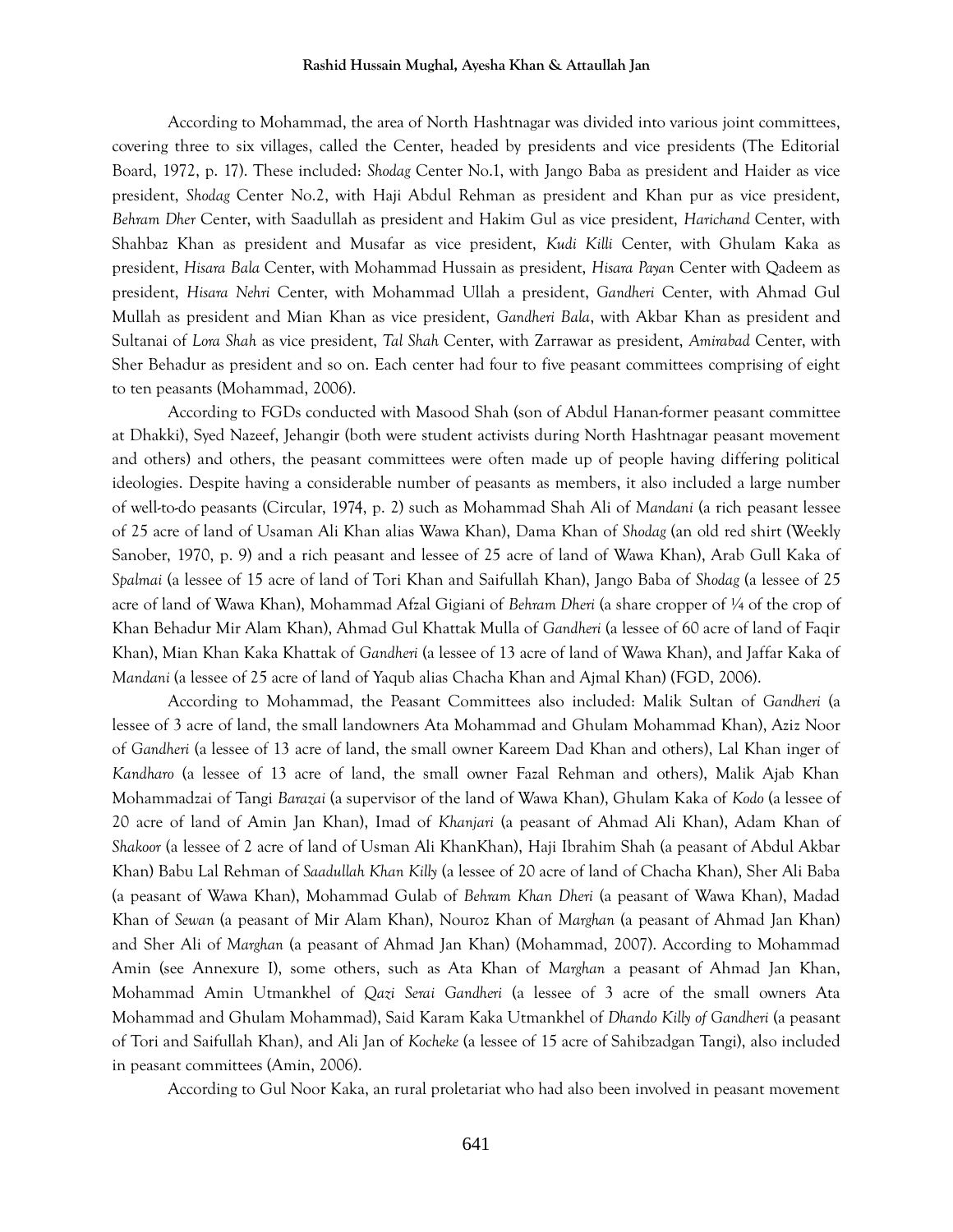of North Hashtnagar during 1968-1979, agriculture workers were not included in the Peasant Committees and, therefore, their demands were also not raised at any forum owing to simple reason that its leadership comprised mostly small lease-land holders or *kulaks* (rich peasants). They were reluctant to let the rural proletariat get organized or raise their demands due to their own vested interests (Gul, 2007). But despite these shortcomings, even the disorganized and often incomplete work of the peasant workers was enough to startle the feudal minded leadership of the NAP in KP. They became strictly opposed to the formation of such class-based organization as the Peasant Committee (Circular, 1974, p. 2).

MKP leadership selected the best and the most advanced segment of the rich (*kulaks*) peasants for leading the movement in order to replace the feudal production relations. According to interview from Professor Anwaarul Haqq, who had been an active member of MKP and adherent to Bangash group during 1970-1980, apart from formation of peasant committees, the peasant leadership also held numerous public meetings, conferences, processions and national congresses to keep the peasants involved in political struggle on one hand, and keep the peasants away from creating trends of trade unionism or opportunism amongst them on the other during the course of peasant struggle at different parts of the Province. These tactics were used to gain and mobilize support for the achievement of peasants' ultimate goals. For instance, peasant leaders, such as Afzal Bangash and Sher Ali Bacha, drew attention of participants at a public meeting in *Turlandi* (Mardan) on April 21, 1968 towards the plight of peasants and excesses of big landowners and denounced NAP, calling it a party of Khans, which had failed to pay any attention to the sufferings of peasants (Anwaar, 2007).

Similarly, they urged advising peasants, in another meeting, to stand united under the flag of MKP, at residence of Gul Ahmad of *Khawaja Rashaka*, Mardan on January 11, 1969. Moreover, they also condemned Abdul Sattar Mohammad, the then Member Provincial Assembly, for allegedly victimizing poor peasants. They reiterated that the main cause of launching peasant movement was to establish an equitable socio-economic and political system for all, irrespective of colour, cast and status. In a meeting held at *Rustam*, Mardan on January 12, 1969, Afzal Bangash urged peasants to keep united over the common plateform of MKP and concluded his speech by chanting the slogan long live peasant revolution "*Kisan Inqilab zindabad*" (SBP, ND, p. 19).

According to Chaudary Fateh, a peasant conference was subsequently held on March 23, 1970 at Toba Tek Sing (Bashar, 1970, pp. 25-30), Punjab, under the leadership of Maulana Bhashani (NAP Bhashani group) (Zaigham, ND, p. 5). Ziarat Gul, President Sarhad MKP, participated in the conference to represent MKP from KP (Weekly Sanober, 1970, pp. 1-12). In his address, Maulana Bhashani urged the adoption of the path of revolution and armed struggle instead of reforms and election (Circular, ND, p. 2) and, hence, he announced on April 19 as a day of peasants' protest and demands (Zaigham, ND, p. 5). It seems that peasant leadership had decided to change the path of peasant struggle from non-violent to armed struggle of achieving the objectives of the movement. Subsequently, the peasant movement of North Hashtnagar began on April 13, 1970 from village *Khanjari* (Weekly Sanober, 1970, p. 11)*.* The peasant leaders of the surrounding areas decided to hold a day of protest and demands at Mandani on April 19, 1970 up till the acceptance of their demands (Mohammad, ND, p. 30). They decided to observe a complete peasant strike, hold meetings and a big peasants' gathering (Weekly Sanober, 1970, p. 6).

According to Iqbal, on eventual return of his father from the peasant convention, Ziarat Gul met peasant leadership of MKP and conveyed the message of Maulana Bhashani. From that onward, the peasant leadership took some grave steps and thus considered armed struggle alone the vehicle of change in the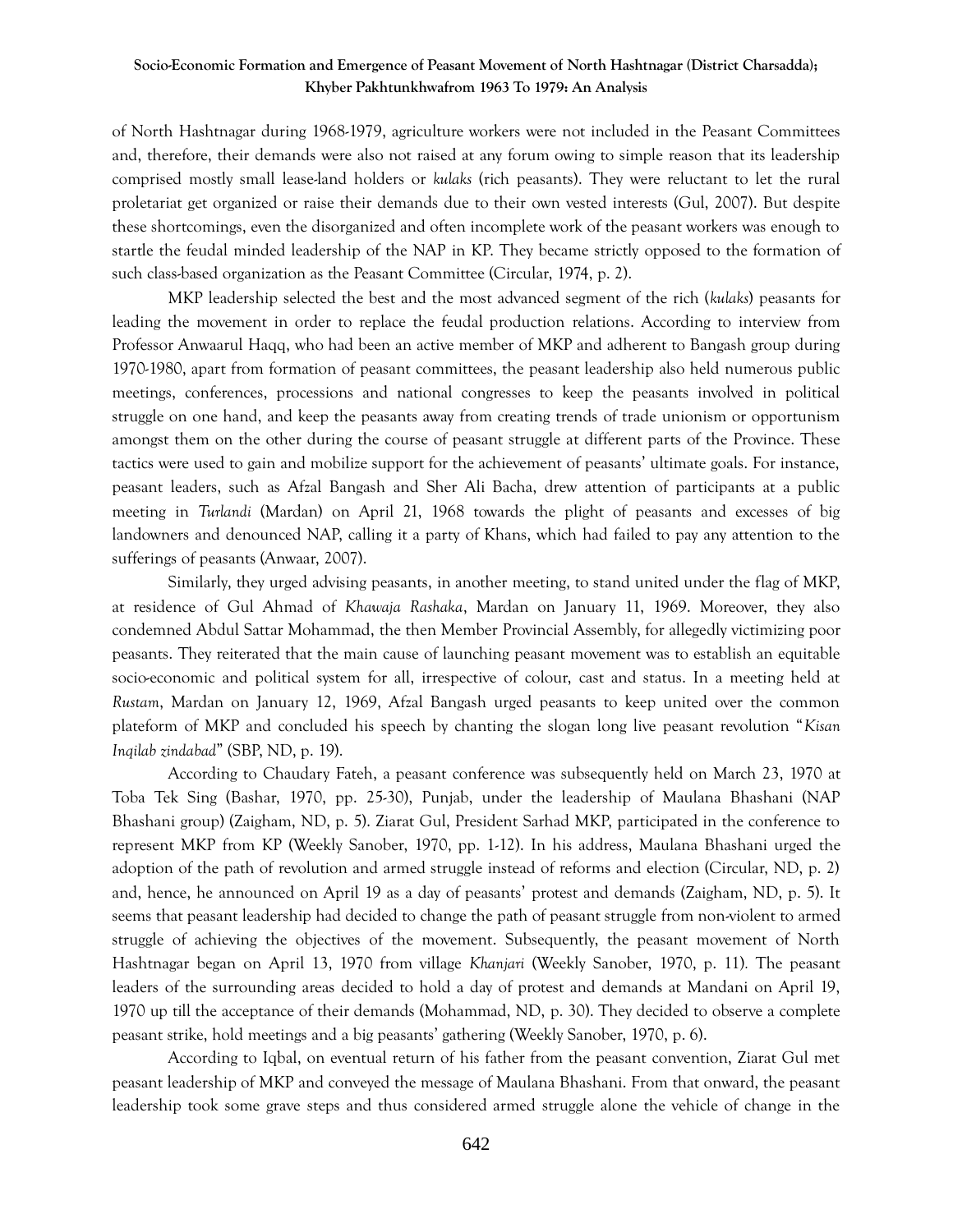#### **Rashid Hussain Mughal, Ayesha Khan & Attaullah Jan**

prevalent socio-economic conditions of North Hashtnagar. On the other, they considered that non-violent, peaceful resistance or reformative means had been proved ineffective in the achievement of democratic rights of peasants. It used to be effective during anti-imperialist and nationalist movements in the preindependence era. Similarly, the overwhelming majority of peasants had also decided to discard the nonviolent way of resistance and thus the peasant movement resorted to more direct and concentrated action in the form of armed struggle.

#### **FINDINGS & ANALYSIS**

Since a basic conflict existed between big landowners and lease-holding peasants, sharecroppers and rural proletariat, the *Sarhad* peasant committee strengthened alliance of lease-holding peasants, sharecroppers and rural proletariat. Lack of urban workers and limited number of rural proletariat in North Hashtnagar drove peasants to form an alliance with small landowners too. It aimed at neutralizing small landowners to prevent their siding with the big landowners. The *Sarhad* peasant committee declared all those small landowners allies who were not involved in forced eviction of peasants, avoided unpaid forced labour, unjust taxes and paid proper amount of land rent and share in the yield to peasants.

However, the main findings of this new socio-economic formation of the North Hashtnagar peasant movement were included:

- To bring big landowners and their system to its knees and forced them to accept some of peasants' objectives;
- To unify the peasants into a force to be reckoned with, though, it failed to root out feudal landlordism completely,;
- To force big landowners to make conciliatory agreements with peasants in terms of land sale deeds and, as a result, feudal lords lost power and influence considerably;
- To obtain material gains through peasant movement such asit improved financial conditions of peasants;
- To enable peasants to provide better health care and education to their offspring;&
- To earn professional qualifications in medicine and engineering.

The analysis of the research study is that new progressive relations of production corresponded with the nature of productive forces and, therefore,it increased money-commodity relation that led to agrarian capitalism in terms of mechanized farming and use of fertilizers, better seeds and pesticides. In short, it transformed production relations, their mode of survival, gave shape to a better society and proved to be a determinative factor for social development.

#### **References**

Bacha, A, S., *Mazdor Kisan Zinda Bad*. Shaheen Barqi Press, Maktaba-e-Afkare No, Peshawar June, 1968 Basher, A., "Toba Tek Sing Kisan Conference" in: *Weekly Lailun Nihar*. Vol. I, Issue No. 7, Karachi April 05, 1970 Directorate of Achieves, *Special Branch Record; Department of Police.* File No. 7/4/17, Vol. III, 1975-1983 Focused Group Discussion was held with participants such as Masood, Syed Nazeef , Jehangir and others at Dhakki of Umarzai, North Hashtnagar on Janurary 25, 2006. Imperial Gazetteer of India., *North-West Frontier Province.* Sang-e-Meel Publications, Lahore 2002 Ishaq. M., Convener of Peasant Committee West Pakistan, *Kisan Committee Ke Tanzeem Masail.* Peasant Committee of West Pakistan Publisher, Central Office, Lahore Cooperative Press, Lahore 1964 Khan, K., M. (ND).*Azmir, Pashtun Mubariza.* Karachi: Pakhtunkhwa Milli Awami Party publications